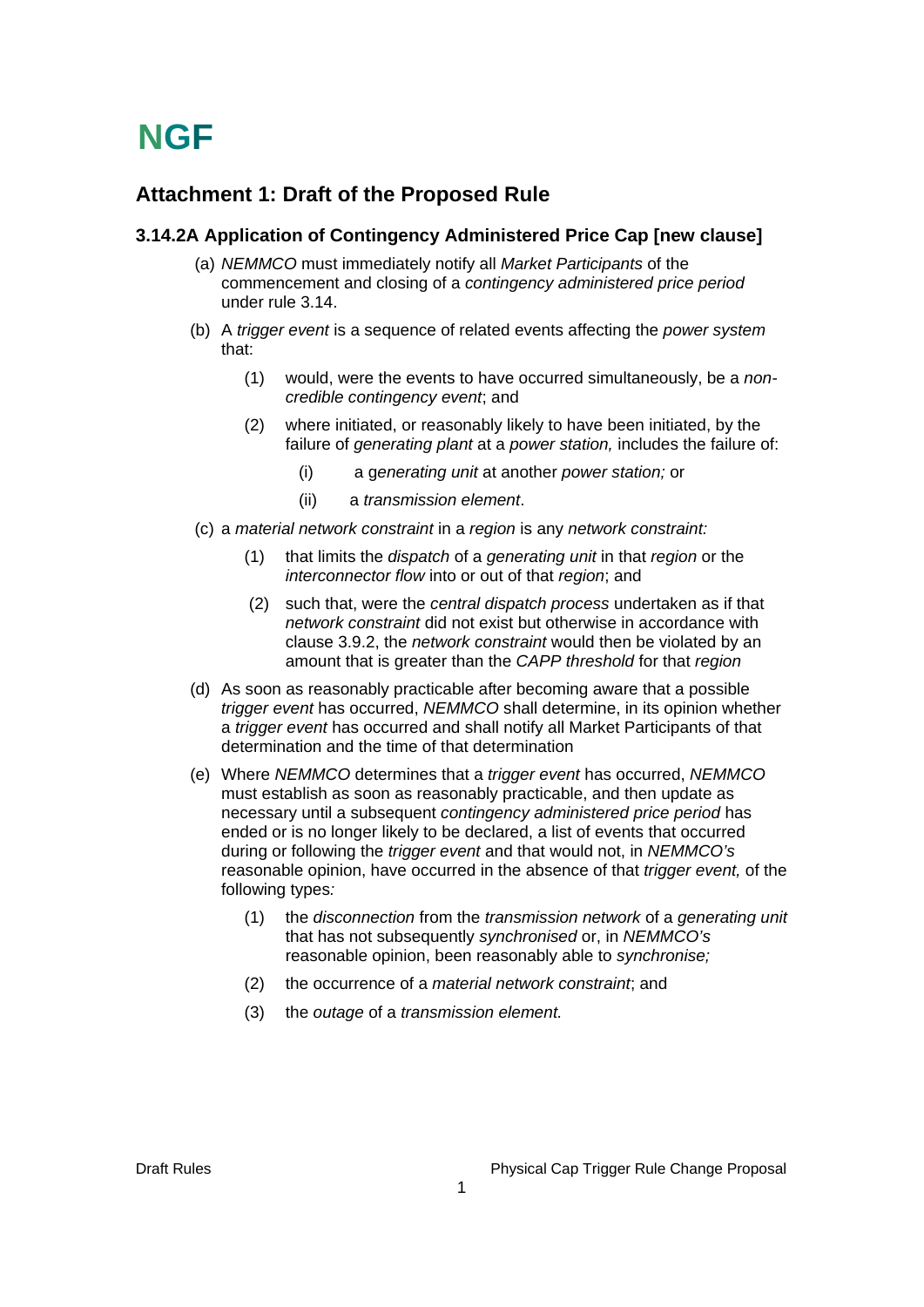- (f) A *contingency administered price period* in a *region* shall:
	- (1) take place over a number of consecutive *dispatch intervals*;
	- (2) commence when:
		- (i) *NEMMCO* lists, pursuant to clause 3.14.2A(e)(1), *generating units* in the *region* whose aggregate *available capacity* immediately prior to the *trigger event* exceeded the *CAPP threshold* for the *region*; or
		- (ii) *NEMMCO* lists, pursuant to clause 3.14.2A(e)(2), a *material network constraint* in the *region;*

 but, in any event, no later than 22 hours after the *trigger event* occurred;

- (3) continue for a minimum of two hours;
- (4) end no later than 24 hours after the *trigger event* occurred;
- (5) subject to clauses  $3.14.2A(f)(3)$  and  $3.14.2A(f)(4)$ , end when:
	- (i) the *generating units* in the *region* that are listed by *NEMMCO* pursuant to clause 3.14.2A(e)(1) had, immediately prior to the *trigger event,* aggregate *available capacity* less than the *CAPP threshold* for the *region*; and
	- (ii) one or more of the following has occurred;
		- (A) there are no remaining *material network constraints* in the *region* listed by *NEMMCO* pursuant to clause 3.14.2A(e)(2); or
		- (B) there are no remaining *outages of transmission elements* listed by *NEMMCO* pursuant to clause 3.14.2A(e)(3); or
		- (C) the remaining *outages of transmission elements* listed by *NEMMCO* pursuant to clause 3.14.2A(e)(3) could, hypothetically and immediately prior to the *trigger event*, have been the result of a single *credible contingency event;*
- (6) not recommence in relation to the same *trigger event*.
- (g) *NEMMCO* shall develop and publish, in consultation with *registered participants*, a procedure for determining, and for notifying *Market Participants* of its determination:
	- (1) when a *trigger event* has occurred;
	- (2) the list of events referred to in clause 3.14.2A(e)*;*
	- (3) the times at which a *contingency administered price period* commences and ends; and
	- (4) the *CAPP threshold* for each *region.*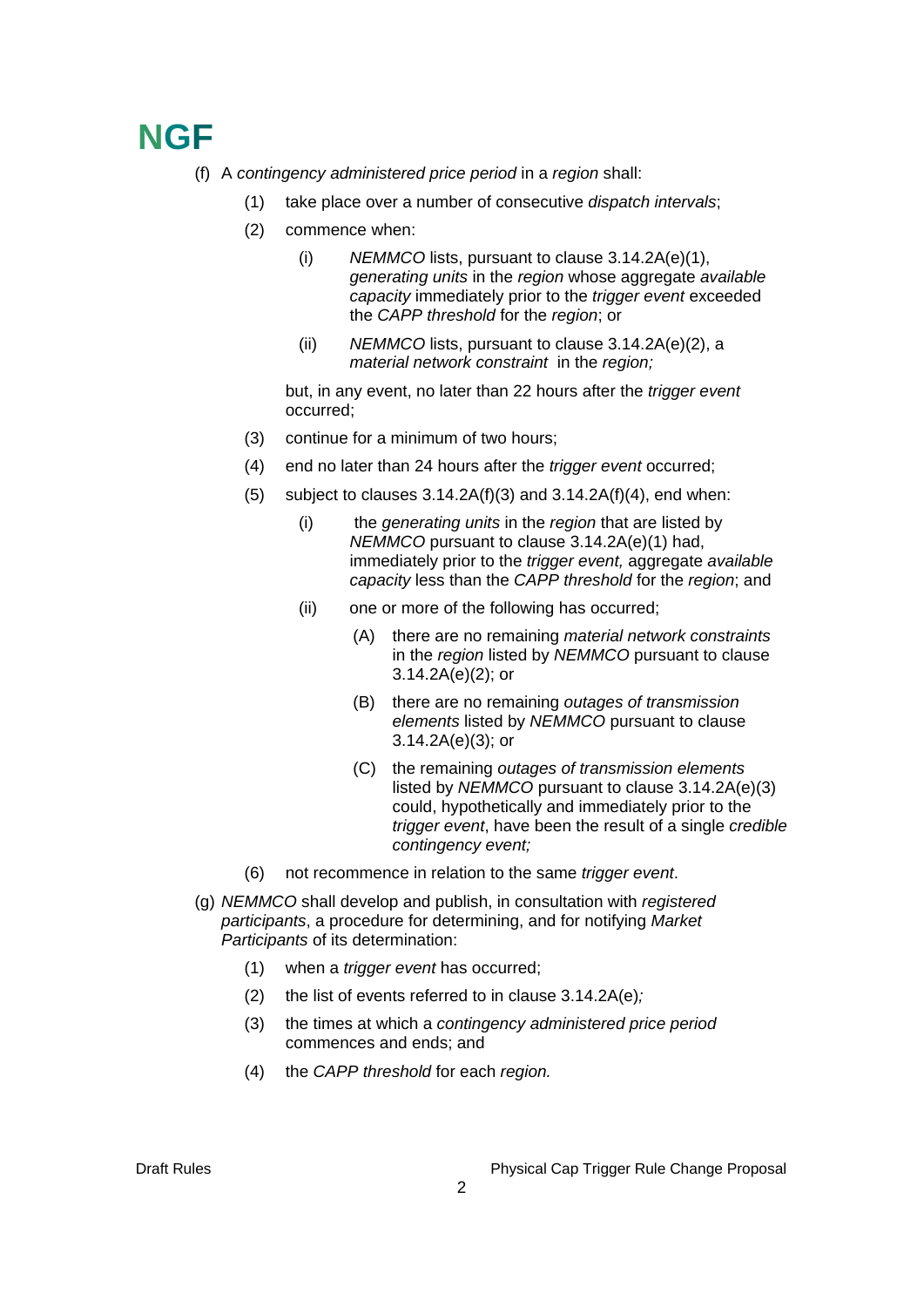- (h) During a *contingency administered price period* the procedures for *PASA*, *dispatch, spot price* and *ancillary service price* determination are to continue in accordance with the provisions of the *Rules*.
- (i) If, within a *contingency administered price period*, the *dispatch price* for the region identified in clause 3.14.2A(f) calculated as if this clause 3.14.2A(i) did not apply:
	- (1) exceeds the *administered price cap*, then *NEMMCO* must set the *dispatch price* to the *administered price cap*; or
	- (2) is less than the *administered floor price*, *NEMMCO* must set the *dispatch price* to the *administered floor price*.
- (j) If within a *contingency administered price period* an *ancillary service price* for a *market ancillary service* for the *region* identified in clause 3.14.2A(f) calculated as if this clause 3.14.2A(j) did not apply exceeds the *administered price cap*, then *NEMMCO* must set that *ancillary service price* to the *administered price cap*.
- (k) If during a *contingency administered price period* the *dispatch price*:
	- (1) at any *regional reference node* is set to the *administered price cap*  under clause 3.14.2A(i), the *dispatch prices* at all other *regional reference nodes* connected by a *regulated interconnector* or *regulated interconnectors* that have an *energy* flow towards that *regional reference node* must not exceed the product of the *administered price cap* multiplied by the average *loss factor* for that *dispatch interval* between that *regional reference node* and the *regional reference node* at which *dispatch prices* have been set to the *administered price cap* determined in accordance with clause  $3.14.2A(k)(3)$ .
	- (2) at any *regional reference node* is set to the *administered floor price* under clause 3.14.2A(i), then *dispatch prices* at all other *regional reference nodes* connected by a *regulated interconnector* or *regulated interconnectors* that have an *energy* flow away from that *regional reference node* must be equal to or greater than the product of the *administered floor price* multiplied by the average *loss factor* for that *dispatch interval* between that *regional reference node* and the *regional reference node* at which *dispatch prices* have been set to the *administered floor price* determined in accordance with clause 3.14.2A(k)(3).
	- (3) *NEMMCO* must determine the average *loss factors* applicable to clause 3.14.2A(k)(1) and 3.14.2A(k)(2) by reference to the *interregional loss factor* equations relating to the relevant *regulated interconnector*.